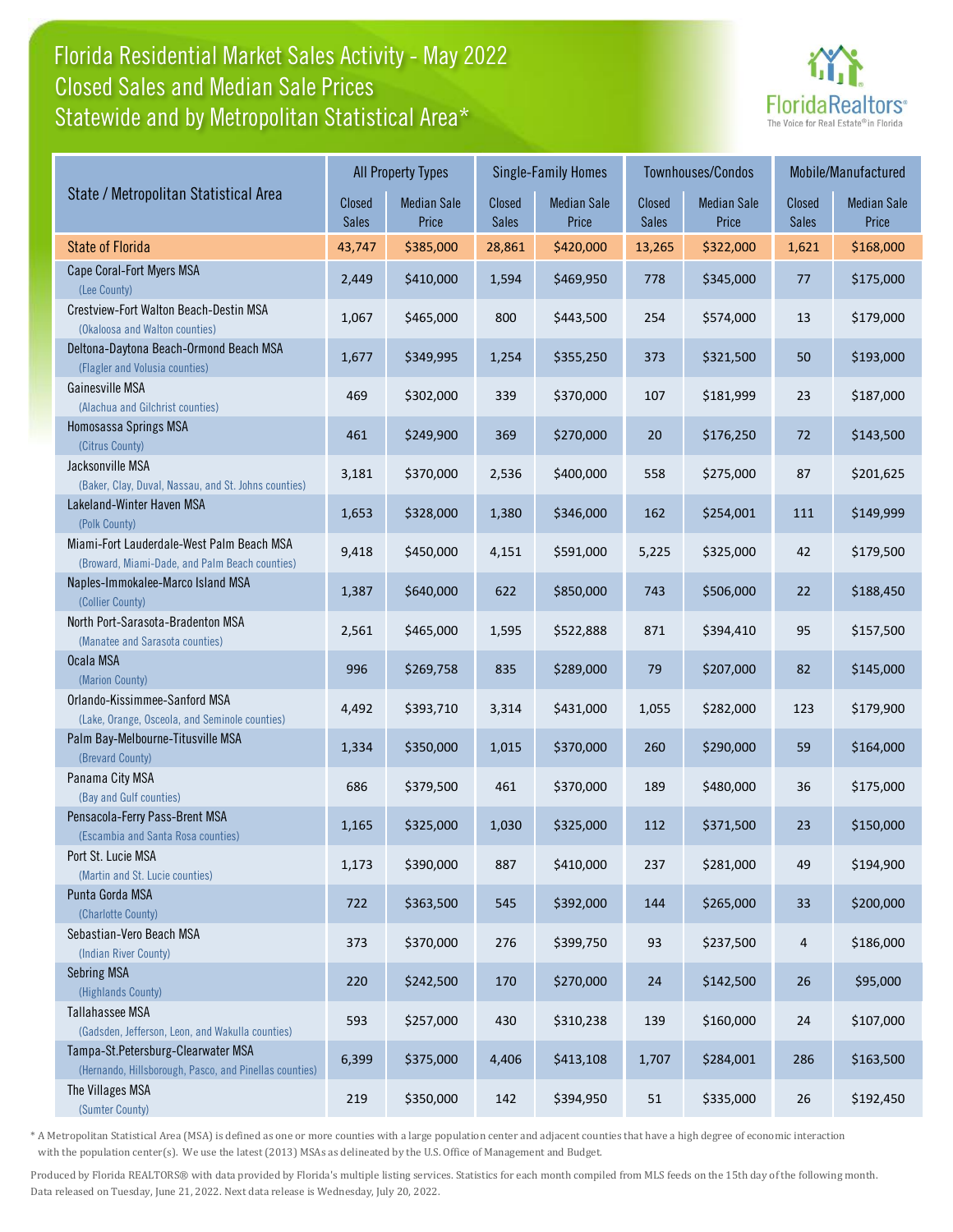# Florida Residential Market Sales Activity - May 2022 Listed by County Closed Sales and Median Sale Prices



| County                     | <b>All Property Types</b>     |                             |                               | <b>Single-Family Homes</b>  | Townhouses/Condos      |                             | Mobile/Manufactured           |                             |
|----------------------------|-------------------------------|-----------------------------|-------------------------------|-----------------------------|------------------------|-----------------------------|-------------------------------|-----------------------------|
|                            | <b>Closed</b><br><b>Sales</b> | <b>Median Sale</b><br>Price | <b>Closed</b><br><b>Sales</b> | <b>Median Sale</b><br>Price | Closed<br><b>Sales</b> | <b>Median Sale</b><br>Price | <b>Closed</b><br><b>Sales</b> | <b>Median Sale</b><br>Price |
| Alachua County             | 447                           | \$300,000                   | 327                           | \$365,000                   | 107                    | \$181,999                   | 13                            | \$185,000                   |
| <b>Baker County</b>        | 30                            | \$285,000                   | 27                            | \$288,000                   | $\mathbf 0$            | (No Sales)                  | 3                             | \$83,000                    |
| <b>Bay County</b>          | 621                           | \$375,000                   | 417                           | \$360,000                   | 174                    | \$480,000                   | 30                            | \$169,500                   |
| <b>Bradford County</b>     | 24                            | \$248,450                   | 20                            | \$264,500                   | $\mathbf 0$            | (No Sales)                  | 4                             | \$182,750                   |
| <b>Brevard County</b>      | 1,334                         | \$350,000                   | 1,015                         | \$370,000                   | 260                    | \$290,000                   | 59                            | \$164,000                   |
| <b>Broward County</b>      | 3,242                         | \$395,500                   | 1,431                         | \$586,000                   | 1,791                  | \$253,500                   | 20                            | \$179,500                   |
| <b>Calhoun County</b>      | 6                             | \$245,000                   | 5                             | \$250,000                   | $\mathbf 0$            | (No Sales)                  | 1                             | \$175,000                   |
| <b>Charlotte County</b>    | 722                           | \$363,500                   | 545                           | \$392,000                   | 144                    | \$265,000                   | 33                            | \$200,000                   |
| <b>Citrus County</b>       | 461                           | \$249,900                   | 369                           | \$270,000                   | 20                     | \$176,250                   | 72                            | \$143,500                   |
| <b>Clay County</b>         | 390                           | \$350,000                   | 336                           | \$363,245                   | 28                     | \$251,495                   | 26                            | \$204,125                   |
| <b>Collier County</b>      | 1,387                         | \$640,000                   | 622                           | \$850,000                   | 743                    | \$506,000                   | 22                            | \$188,450                   |
| <b>Columbia County</b>     | 91                            | \$252,000                   | 68                            | \$296,498                   | $\mathbf{0}$           | (No Sales)                  | 23                            | \$148,000                   |
| <b>DeSoto County</b>       | 50                            | \$212,500                   | 31                            | \$249,000                   | 10                     | \$182,658                   | 9                             | \$202,500                   |
| <b>Dixie County</b>        | 41                            | \$269,000                   | 21                            | \$304,000                   | 5                      | \$375,000                   | 15                            | \$135,000                   |
| <b>Duval County</b>        | 1,688                         | \$323,000                   | 1,336                         | \$349,153                   | 333                    | \$255,000                   | 19                            | \$105,000                   |
| <b>Escambia County</b>     | 690                           | \$305,000                   | 583                           | \$304,900                   | 101                    | \$375,000                   | 6                             | \$154,500                   |
| <b>Flagler County</b>      | 352                           | \$370,000                   | 289                           | \$380,000                   | 51                     | \$342,500                   | 12                            | \$220,500                   |
| <b>Franklin County</b>     | 48                            | \$582,500                   | 44                            | \$637,500                   | 4                      | \$299,500                   | $\mathbf 0$                   | (No Sales)                  |
| <b>Gadsden County</b>      | 43                            | \$240,000                   | 40                            | \$252,500                   | 0                      | (No Sales)                  | 3                             | \$50,000                    |
| <b>Gilchrist County</b>    | 22                            | \$330,000                   | 12                            | \$425,000                   | $\mathbf 0$            | (No Sales)                  | 10                            | \$193,500                   |
| <b>Glades County</b>       | 17                            | \$250,000                   | 7                             | \$255,000                   | $\pmb{0}$              | (No Sales)                  | 10                            | \$225,000                   |
| <b>Gulf County</b>         | 65                            | \$420,500                   | 44                            | \$439,000                   | 15                     | \$425,000                   | 6                             | \$202,500                   |
| <b>Hamilton County</b>     | 9                             | \$159,900                   | 7                             | \$215,500                   | $\pmb{0}$              | (No Sales)                  | $\overline{2}$                | \$132,500                   |
| <b>Hardee County</b>       | 16                            | \$267,500                   | 13                            | \$247,500                   | 0                      | (No Sales)                  | 3                             | \$360,000                   |
| <b>Hendry County</b>       | 43                            | \$243,000                   | 33                            | \$269,900                   | $\overline{2}$         | \$178,955                   | 8                             | \$153,500                   |
| <b>Hernando County</b>     | 494                           | \$302,250                   | 405                           | \$323,350                   | 24                     | \$272,950                   | 65                            | \$164,205                   |
| <b>Highlands County</b>    | 220                           | \$242,500                   | 170                           | \$270,000                   | 24                     | \$142,500                   | 26                            | \$95,000                    |
| <b>Hillsborough County</b> | 2,350                         | \$400,000                   | 1,743                         | \$428,000                   | 575                    | \$303,000                   | 32                            | \$255,000                   |
| <b>Holmes County</b>       | 15                            | \$180,500                   | $12\,$                        | \$162,100                   | 0                      | (No Sales)                  | 3                             | \$264,500                   |
| <b>Indian River County</b> | 373                           | \$370,000                   | 276                           | \$399,750                   | 93                     | \$237,500                   | $\overline{4}$                | \$186,000                   |
| Jackson County             | 33                            | \$194,000                   | 26                            | \$204,000                   | 0                      | (No Sales)                  | 7                             | \$150,000                   |
| Jefferson County           | 13                            | \$310,000                   | $10\,$                        | \$353,358                   | $\pmb{0}$              | (No Sales)                  | 3                             | \$220,000                   |
| Lafayette County           | 7                             | \$255,000                   | 6                             | \$270,000                   | $\pmb{0}$              | (No Sales)                  | 1                             | \$255,000                   |
| <b>Lake County</b>         | 831                           | \$371,000                   | 722                           | \$385,000                   | 45                     | \$290,000                   | 64                            | \$175,950                   |
| Lee County                 | 2,449                         | \$410,000                   | 1,594                         | \$469,950                   | 778                    | \$345,000                   | 77                            | \$175,000                   |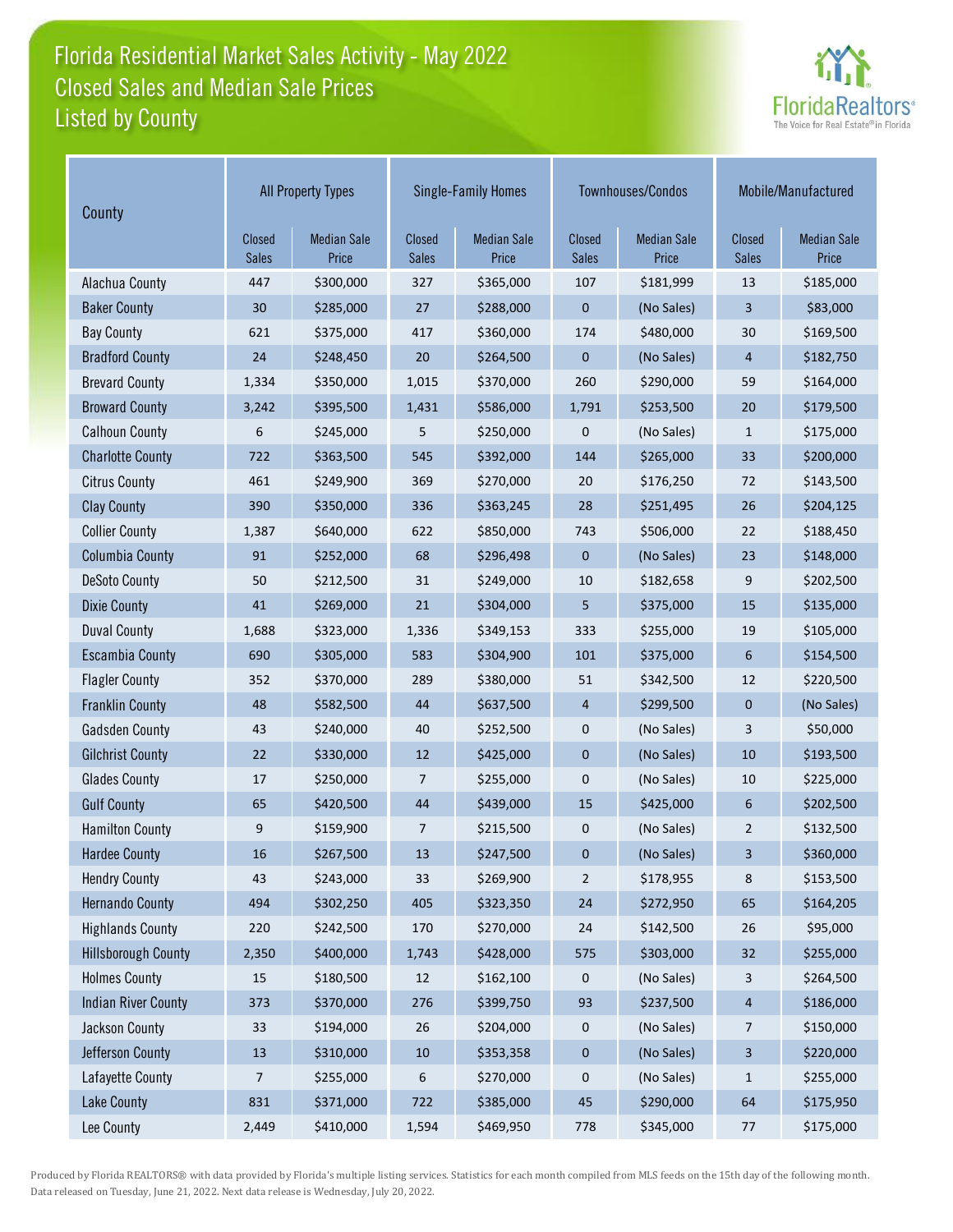## Florida Residential Market Sales Activity - May 2022 Listed by Zip Code (Grouped by County)\* Closed Sales and Median Sale Prices



| County          | Zip Code |                        | <b>All Property Types</b>   | <b>Single Family Homes</b> |                             | Townhouses/Condos      |                             | Mobile/Manufactured           |                             |
|-----------------|----------|------------------------|-----------------------------|----------------------------|-----------------------------|------------------------|-----------------------------|-------------------------------|-----------------------------|
|                 |          | Closed<br><b>Sales</b> | <b>Median Sale</b><br>Price | Closed<br><b>Sales</b>     | <b>Median Sale</b><br>Price | Closed<br><b>Sales</b> | <b>Median Sale</b><br>Price | <b>Closed</b><br><b>Sales</b> | <b>Median Sale</b><br>Price |
| <b>Baker</b>    | 32087    | $\overline{2}$         | \$112,500                   | 1                          | \$160,000                   | 0                      | (No Sales)                  | $\mathbf{1}$                  | \$65,000                    |
| <b>Baker</b>    | 32234    | 0                      | (No Sales)                  | $\mathbf 0$                | (No Sales)                  | $\mathbf 0$            | (No Sales)                  | $\mathbf 0$                   | (No Sales)                  |
| Bay             | 32401    | 38                     | \$224,000                   | 30                         | \$224,000                   | 7                      | \$229,000                   | $\mathbf{1}$                  | \$180,000                   |
| Bay             | 32402    | $\mathbf 0$            | (No Sales)                  | $\mathbf 0$                | (No Sales)                  | $\mathbf 0$            | (No Sales)                  | $\mathbf 0$                   | (No Sales)                  |
| Bay             | 32403    | $\mathbf 0$            | (No Sales)                  | $\mathbf 0$                | (No Sales)                  | 0                      | (No Sales)                  | $\mathbf 0$                   | (No Sales)                  |
| Bay             | 32404    | 118                    | \$303,450                   | 113                        | \$307,650                   | $\overline{0}$         | (No Sales)                  | 5                             | \$125,000                   |
| Bay             | 32405    | 50                     | \$301,980                   | 50                         | \$301,980                   | 0                      | (No Sales)                  | 0                             | (No Sales)                  |
| Bay             | 32406    | $\mathbf 0$            | (No Sales)                  | $\mathbf 0$                | (No Sales)                  | $\mathbf 0$            | (No Sales)                  | $\mathbf 0$                   | (No Sales)                  |
| Bay             | 32407    | 90                     | \$439,500                   | 49                         | \$389,000                   | 40                     | \$607,500                   | $\mathbf{1}$                  | \$240,000                   |
| Bay             | 32408    | 113                    | \$455,000                   | 45                         | \$539,900                   | 63                     | \$429,000                   | 5                             | \$235,000                   |
| Bay             | 32409    | 16                     | \$315,500                   | 11                         | \$349,500                   | 0                      | (No Sales)                  | 5                             | \$125,000                   |
| Bay             | 32410    | $\mathbf 0$            | (No Sales)                  | $\mathbf 0$                | (No Sales)                  | $\mathbf 0$            | (No Sales)                  | $\mathbf 0$                   | (No Sales)                  |
| Bay             | 32411    | 0                      | (No Sales)                  | 0                          | (No Sales)                  | 0                      | (No Sales)                  | 0                             | (No Sales)                  |
| Bay             | 32412    | $\mathbf 0$            | (No Sales)                  | $\mathbf 0$                | (No Sales)                  | $\mathbf 0$            | (No Sales)                  | $\mathbf 0$                   | (No Sales)                  |
| Bay             | 32413    | 133                    | \$499,775                   | 68                         | \$527,950                   | 60                     | \$480,000                   | 5                             | \$287,000                   |
| Bay             | 32417    | $\mathbf 0$            | (No Sales)                  | $\mathbf 0$                | (No Sales)                  | $\mathbf 0$            | (No Sales)                  | $\mathbf 0$                   | (No Sales)                  |
| Bay             | 32437    | 0                      | (No Sales)                  | $\mathbf 0$                | (No Sales)                  | 0                      | (No Sales)                  | $\mathbf 0$                   | (No Sales)                  |
| Bay             | 32438    | $\overline{7}$         | \$169,000                   | $\mathbf{1}$               | \$665,000                   | $\mathbf 0$            | (No Sales)                  | $6\phantom{1}$                | \$166,950                   |
| Bay             | 32444    | 41                     | \$349,500                   | 41                         | \$349,500                   | 0                      | (No Sales)                  | 0                             | (No Sales)                  |
| Bay             | 32456    | 6                      | \$528,750                   | $\overline{4}$             | \$591,250                   | $\overline{2}$         | \$525,000                   | $\mathbf{0}$                  | (No Sales)                  |
| Bay             | 32461    | 0                      | (No Sales)                  | 0                          | (No Sales)                  | 0                      | (No Sales)                  | $\mathbf 0$                   | (No Sales)                  |
| Bay             | 32462    | $\mathbf 0$            | (No Sales)                  | $\mathbf 0$                | (No Sales)                  | $\mathbf 0$            | (No Sales)                  | $\mathbf{0}$                  | (No Sales)                  |
| Bay             | 32466    | 7                      | \$262,000                   | 5                          | \$265,000                   | 0                      | (No Sales)                  | $\overline{2}$                | \$172,000                   |
| <b>Bradford</b> | 32042    | 0                      | (No Sales)                  | $\mathbf 0$                | (No Sales)                  | 0                      | (No Sales)                  | $\mathbf 0$                   | (No Sales)                  |
| <b>Bradford</b> | 32044    | $\mathbf{1}$           | \$298,000                   | $\mathbf{1}$               | \$298,000                   | 0                      | (No Sales)                  | 0                             | (No Sales)                  |
| <b>Bradford</b> | 32054    | $\overline{2}$         | \$344,500                   | 1                          | \$430,000                   | 0                      | (No Sales)                  | $\mathbf{1}$                  | \$259,000                   |
| <b>Bradford</b> | 32058    | 0                      | (No Sales)                  | 0                          | (No Sales)                  | 0                      | (No Sales)                  | 0                             | (No Sales)                  |
| <b>Bradford</b> | 32083    | $\bf{0}$               | (No Sales)                  | 0                          | (No Sales)                  | $\mathbf 0$            | (No Sales)                  | $\pmb{0}$                     | (No Sales)                  |
| <b>Bradford</b> | 32091    | 17                     | \$205,000                   | 15                         | \$225,000                   | 0                      | (No Sales)                  | $\overline{c}$                | \$182,750                   |
| <b>Bradford</b> | 32622    | $\overline{2}$         | \$187,188                   | $\mathbf{1}$               | \$329,875                   | $\pmb{0}$              | (No Sales)                  | $\mathbf{1}$                  | \$44,500                    |
| <b>Bradford</b> | 32656    | $\overline{2}$         | \$397,550                   | $\overline{c}$             | \$397,550                   | 0                      | (No Sales)                  | 0                             | (No Sales)                  |
| <b>Bradford</b> | 32666    | $\bf{0}$               | (No Sales)                  | $\bf{0}$                   | (No Sales)                  | $\pmb{0}$              | (No Sales)                  | $\pmb{0}$                     | (No Sales)                  |
| <b>Bradford</b> | 32694    | $\mathbf 0$            | (No Sales)                  | $\bf{0}$                   | (No Sales)                  | 0                      | (No Sales)                  | 0                             | (No Sales)                  |
| <b>Brevard</b>  | 32754    | $30\,$                 | \$337,770                   | 27                         | \$355,000                   | $\bf{0}$               | (No Sales)                  | 3                             | \$193,000                   |
| <b>Brevard</b>  | 32775    | 0                      | (No Sales)                  | 0                          | (No Sales)                  | 0                      | (No Sales)                  | 0                             | (No Sales)                  |
| <b>Brevard</b>  | 32780    | 83                     | \$280,000                   | 55                         | \$334,500                   | 24                     | \$186,000                   | 4                             | \$152,550                   |
| <b>Brevard</b>  | 32781    | $\mathbf 0$            | (No Sales)                  | $\mathbf 0$                | (No Sales)                  | $\mathbf 0$            | (No Sales)                  | 0                             | (No Sales)                  |
| <b>Brevard</b>  | 32783    | $\bf{0}$               | (No Sales)                  | 0                          | (No Sales)                  | 0                      | (No Sales)                  | 0                             | (No Sales)                  |

\* Statistics for each listed zip code are presented only for the portion of the zip code located inside the county specified.

As a result, some zip codes will appear in this list more than once if they cover areas in more than one county.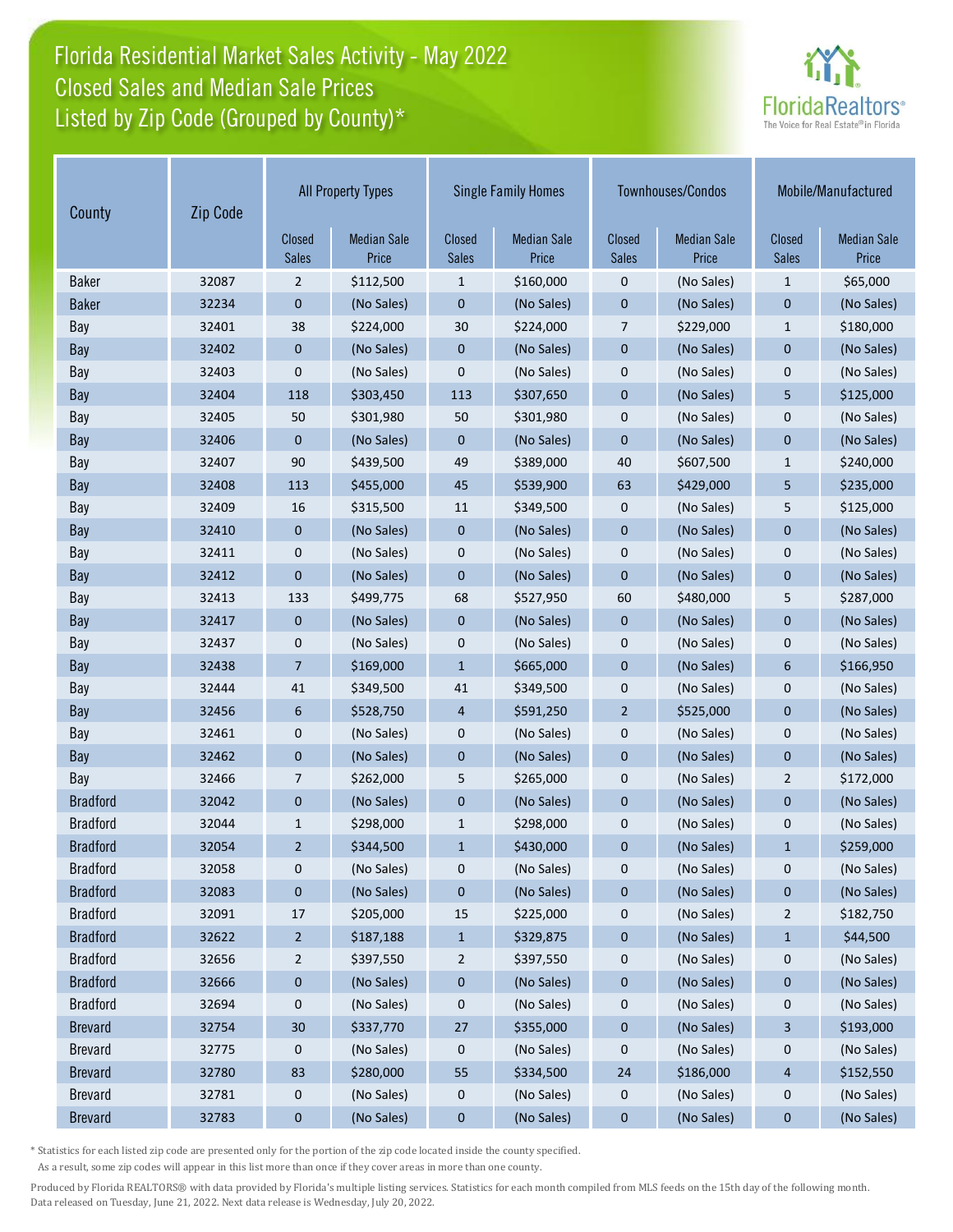## Florida Residential Market Sales Activity - May 2022 Listed by Zip Code (Grouped by County)\* Closed Sales and Median Sale Prices



| County         | Zip Code |                        | <b>All Property Types</b>   |                        | <b>Single Family Homes</b>  |                        | Townhouses/Condos           | Mobile/Manufactured     |                             |
|----------------|----------|------------------------|-----------------------------|------------------------|-----------------------------|------------------------|-----------------------------|-------------------------|-----------------------------|
|                |          | Closed<br><b>Sales</b> | <b>Median Sale</b><br>Price | Closed<br><b>Sales</b> | <b>Median Sale</b><br>Price | Closed<br><b>Sales</b> | <b>Median Sale</b><br>Price | Closed<br><b>Sales</b>  | <b>Median Sale</b><br>Price |
| <b>Brevard</b> | 32796    | 35                     | \$335,000                   | 31                     | \$335,000                   | 4                      | \$333,500                   | $\mathbf 0$             | (No Sales)                  |
| <b>Brevard</b> | 32815    | 0                      | (No Sales)                  | 0                      | (No Sales)                  | $\mathbf 0$            | (No Sales)                  | $\mathbf 0$             | (No Sales)                  |
| <b>Brevard</b> | 32899    | 0                      | (No Sales)                  | 0                      | (No Sales)                  | 0                      | (No Sales)                  | $\mathbf 0$             | (No Sales)                  |
| <b>Brevard</b> | 32901    | 54                     | \$278,000                   | 41                     | \$290,000                   | 13                     | \$260,000                   | $\mathbf 0$             | (No Sales)                  |
| <b>Brevard</b> | 32902    | 0                      | (No Sales)                  | 0                      | (No Sales)                  | 0                      | (No Sales)                  | $\mathbf 0$             | (No Sales)                  |
| <b>Brevard</b> | 32903    | 38                     | \$662,500                   | 19                     | \$750,000                   | 19                     | \$355,000                   | $\overline{0}$          | (No Sales)                  |
| <b>Brevard</b> | 32904    | 67                     | \$415,000                   | 60                     | \$425,000                   | 4                      | \$236,250                   | 3                       | \$140,000                   |
| <b>Brevard</b> | 32905    | 40                     | \$248,750                   | 30                     | \$279,000                   | 8                      | \$194,900                   | $\overline{2}$          | \$147,500                   |
| <b>Brevard</b> | 32906    | 0                      | (No Sales)                  | 0                      | (No Sales)                  | $\bf 0$                | (No Sales)                  | $\mathbf 0$             | (No Sales)                  |
| <b>Brevard</b> | 32907    | 97                     | \$327,055                   | 89                     | \$330,000                   | $\mathbf 0$            | (No Sales)                  | 8                       | \$121,750                   |
| <b>Brevard</b> | 32908    | 44                     | \$336,950                   | 44                     | \$336,950                   | $\mathbf 0$            | (No Sales)                  | $\mathbf 0$             | (No Sales)                  |
| <b>Brevard</b> | 32909    | 134                    | \$322,913                   | 133                    | \$323,740                   | $\mathbf{1}$           | \$260,000                   | $\mathbf 0$             | (No Sales)                  |
| <b>Brevard</b> | 32910    | 0                      | (No Sales)                  | 0                      | (No Sales)                  | $\bf 0$                | (No Sales)                  | $\mathbf 0$             | (No Sales)                  |
| <b>Brevard</b> | 32911    | 0                      | (No Sales)                  | $\mathbf 0$            | (No Sales)                  | $\mathbf 0$            | (No Sales)                  | $\mathbf 0$             | (No Sales)                  |
| <b>Brevard</b> | 32912    | 0                      | (No Sales)                  | 0                      | (No Sales)                  | $\bf 0$                | (No Sales)                  | $\mathbf 0$             | (No Sales)                  |
| <b>Brevard</b> | 32919    | 0                      | (No Sales)                  | 0                      | (No Sales)                  | $\mathbf 0$            | (No Sales)                  | $\mathbf 0$             | (No Sales)                  |
| <b>Brevard</b> | 32920    | 26                     | \$328,250                   | $\overline{2}$         | \$1,000,500                 | 24                     | \$325,750                   | $\mathbf 0$             | (No Sales)                  |
| <b>Brevard</b> | 32922    | 24                     | \$187,500                   | 17                     | \$200,000                   | $\overline{7}$         | \$100,000                   | $\mathbf 0$             | (No Sales)                  |
| <b>Brevard</b> | 32923    | 0                      | (No Sales)                  | 0                      | (No Sales)                  | $\mathbf 0$            | (No Sales)                  | 0                       | (No Sales)                  |
| <b>Brevard</b> | 32924    | 0                      | (No Sales)                  | 0                      | (No Sales)                  | $\mathbf 0$            | (No Sales)                  | $\mathbf 0$             | (No Sales)                  |
| <b>Brevard</b> | 32925    | 0                      | (No Sales)                  | 0                      | (No Sales)                  | $\mathbf 0$            | (No Sales)                  | $\mathbf 0$             | (No Sales)                  |
| <b>Brevard</b> | 32926    | 44                     | \$332,500                   | 39                     | \$339,870                   | $\mathbf 0$            | (No Sales)                  | 5                       | \$139,000                   |
| <b>Brevard</b> | 32927    | 63                     | \$309,000                   | 59                     | \$315,000                   | 3                      | \$275,000                   | $\mathbf{1}$            | \$52,000                    |
| <b>Brevard</b> | 32931    | 47                     | \$550,000                   | 17                     | \$625,000                   | 30                     | \$423,000                   | $\mathbf 0$             | (No Sales)                  |
| <b>Brevard</b> | 32932    | 0                      | (No Sales)                  | 0                      | (No Sales)                  | $\mathbf 0$            | (No Sales)                  | 0                       | (No Sales)                  |
| <b>Brevard</b> | 32934    | 28                     | \$463,500                   | 28                     | \$463,500                   | $\mathbf 0$            | (No Sales)                  | $\mathbf 0$             | (No Sales)                  |
| <b>Brevard</b> | 32935    | 66                     | \$281,250                   | 42                     | \$320,000                   | 24                     | \$180,000                   | 0                       | (No Sales)                  |
| <b>Brevard</b> | 32936    | 0                      | (No Sales)                  | 0                      | (No Sales)                  | $\pmb{0}$              | (No Sales)                  | 0                       | (No Sales)                  |
| <b>Brevard</b> | 32937    | 76                     | \$500,000                   | 26                     | \$617,500                   | 50                     | \$407,500                   | 0                       | (No Sales)                  |
| <b>Brevard</b> | 32940    | 102                    | \$470,000                   | 84                     | \$510,080                   | 18                     | \$297,500                   | 0                       | (No Sales)                  |
| <b>Brevard</b> | 32941    | 0                      | (No Sales)                  | 0                      | (No Sales)                  | 0                      | (No Sales)                  | 0                       | (No Sales)                  |
| <b>Brevard</b> | 32949    | $\mathbf{1}$           | \$645,000                   | $\mathbf{1}$           | \$645,000                   | $\pmb{0}$              | (No Sales)                  | 0                       | (No Sales)                  |
| <b>Brevard</b> | 32950    | 9                      | \$532,000                   | 9                      | \$532,000                   | 0                      | (No Sales)                  | 0                       | (No Sales)                  |
| <b>Brevard</b> | 32951    | 32                     | \$771,000                   | 21                     | \$915,000                   | $\bf8$                 | \$515,000                   | $\overline{\mathbf{3}}$ | \$211,000                   |
| <b>Brevard</b> | 32952    | 33                     | \$445,000                   | 28                     | \$582,500                   | 5                      | \$181,000                   | 0                       | (No Sales)                  |
| <b>Brevard</b> | 32953    | 53                     | \$511,250                   | 45                     | \$525,000                   | 6                      | \$183,000                   | $\overline{a}$          | \$177,450                   |
| <b>Brevard</b> | 32954    | 0                      | (No Sales)                  | 0                      | (No Sales)                  | $\pmb{0}$              | (No Sales)                  | 0                       | (No Sales)                  |
| <b>Brevard</b> | 32955    | 77                     | \$390,000                   | 64                     | \$425,000                   | $12\,$                 | \$267,000                   | $\mathbf{1}$            | \$65,500                    |

\* Statistics for each listed zip code are presented only for the portion of the zip code located inside the county specified.

As a result, some zip codes will appear in this list more than once if they cover areas in more than one county.